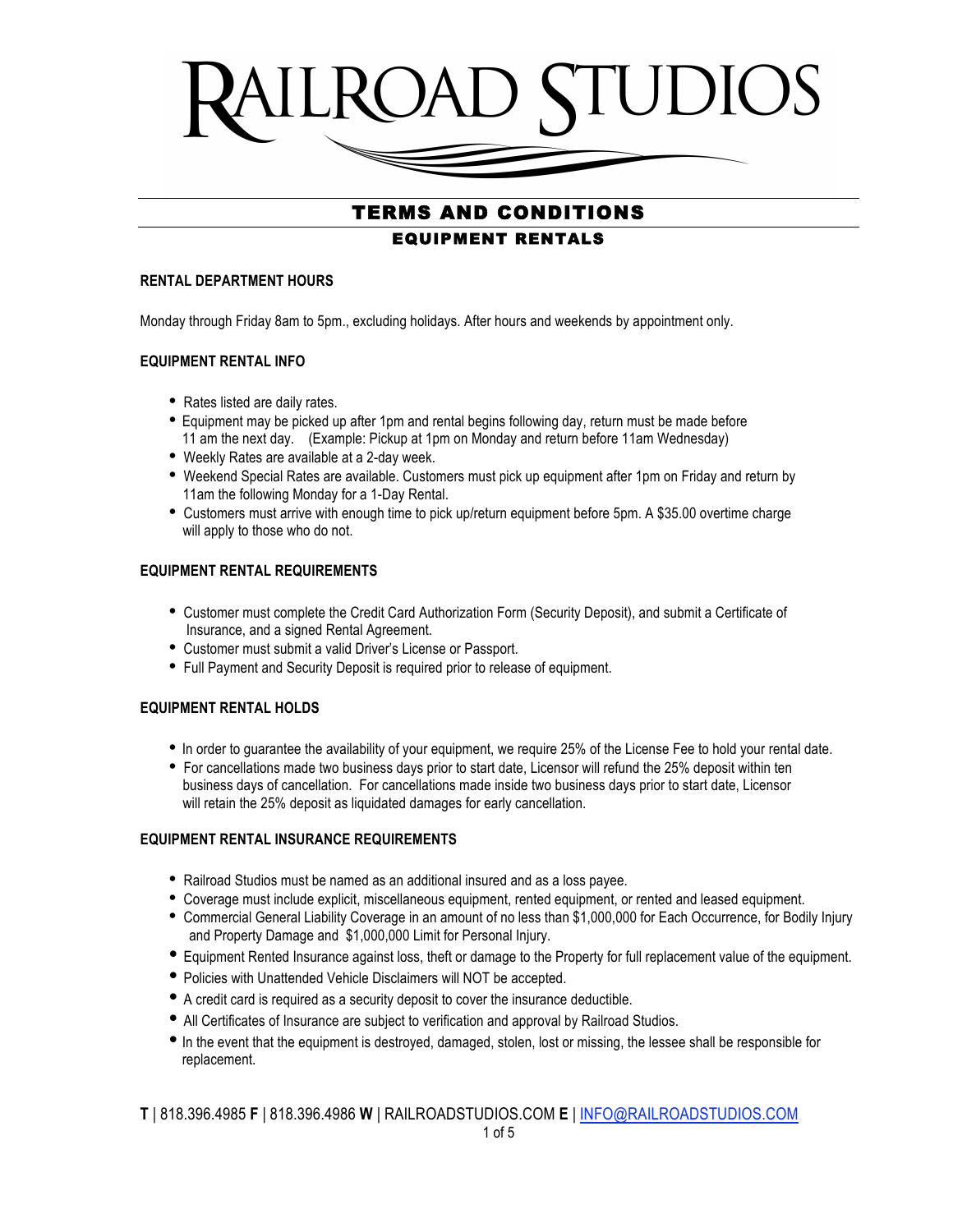

## TERMS AND CONDITIONS EQUIPMENT RENTALS

#### **LIABILITY**

• Railroad Studios is not responsible for any liabilities, claims, costs or expenses arising out of the use or possession of its equipment. We offer and encourage you to inspect and test the equipment at our facility before pick up of equipment.

#### **DAMAGED EQUIPMENT**

• All equipment is rented in good condition and is to be returned in good condition, less normal wear and tear. Any repair work for damaged equipment will be charged to the customer. If equipment is damaged beyond repair, lost or stolen, customer shall pay full replacement list price. Rental will accrue until damaged or lost equipment is repaired or replaced by customer.

#### **SECURITY DEPOSIT**

- Security Deposits are required for all orders and will be held until all items are returned to Railroad Studios in their original condition. If orders are returned late, incomplete, or damaged, Licensee will be notified and charged for rental overages per the terms and conditions set forth in the Property License Agreement.
- **Accepted forms of Security Deposit: 1. Cash 2. Credit Card Authorization**
- Card Holder with valid identification must be present, or Credit Card Authorization form must be filled out and submitted with a photocopy of Card Holder's valid identification and the Credit Card's front and back. Credit Card Deposits will also be charged a surcharge of 2% for Visa /Master Card or 3% for American Express. The Credit Card. Authorization form authorizes Railroad Studios to charge the card for rental fees, late fees, handling charges, and/or repair or replacement costs. Deposits will be run as a "Hold" on funds. If Property is returned on-time, without any loss or damages, the hold will be promptly released. If Property is lost, damaged, or returned late, Railroad Studios will notify the Licensee before the charges are placed on the card, as a courtesy to the Card Holder, but in no way is a requirement for charged overages.

## **LIGHTING GLOBES**

• The customer is responsible for any burned out globes during the rental. The customer is required to maintain the globes in good condition or will be required to buy a replacement globe if any damage occurs (This includes bubbles from touching, pitting from dust or improper cleaning) The customer will pay for any missing globes.

#### **TRANSPORTATION GUIDELINES FOR RENTALS**

- The Transportation of Railroad Studios rental property is the sole responsibility of the Licensee.
- Railroad Studios does not load or unload vehicles.
- Licensee must provide an appropriate vehicle for transportation.
- Licensee must provide adequate rope, tie downs, and furniture pads.
- Licensee must provide sufficient crew to load and unload vehicle.

**T** | 818.396.4985 **F** | 818.396.4986 **W** | RAILROADSTUDIOS.COM **E** | INFO@RAILROADSTUDIOS.COM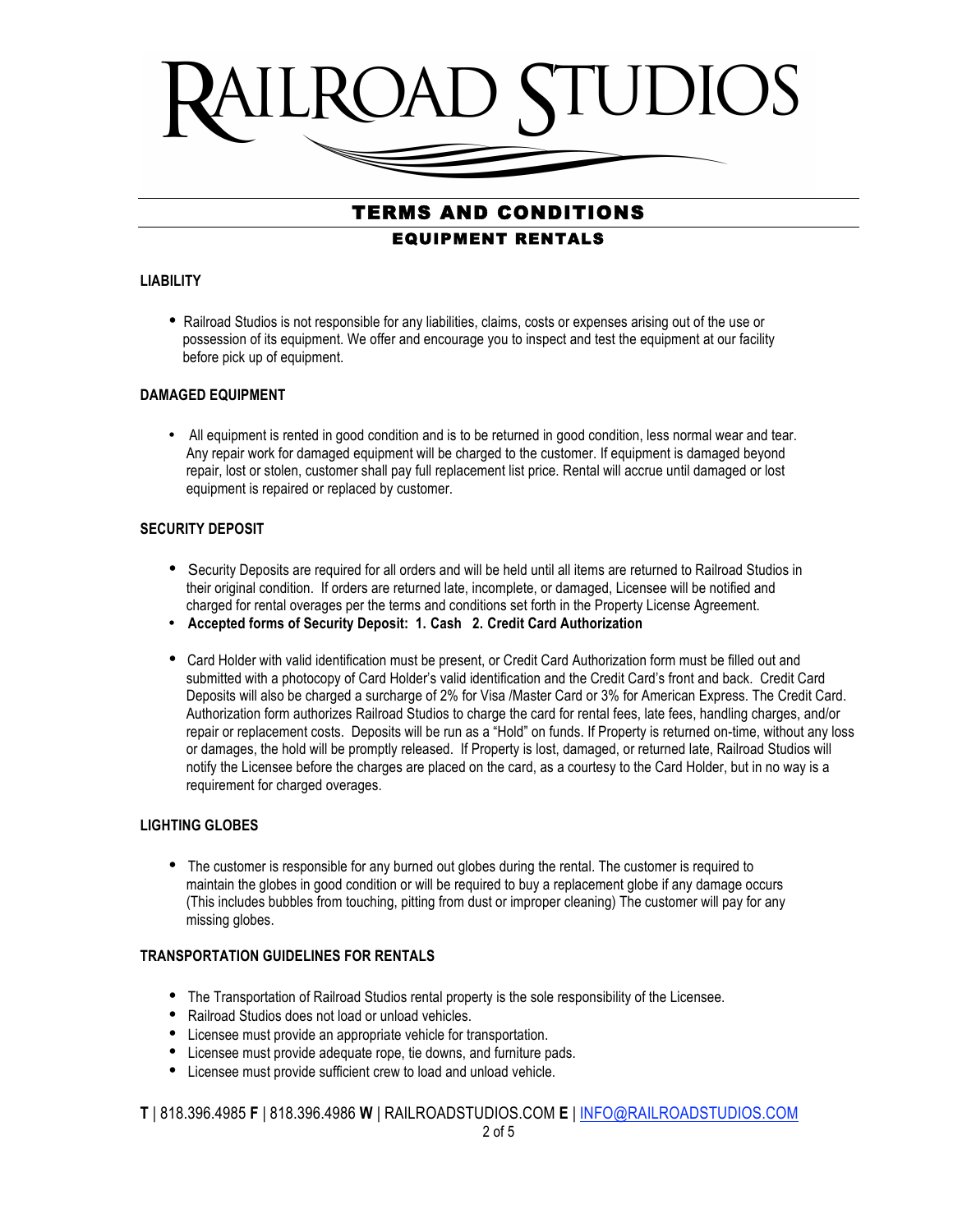

## TERMS AND CONDITIONS STUDIO RENTALS

#### **STUDIO OFFICE HOURS**

• Monday through Friday 9am to 5pm., excluding holidays. After hours and weekends by appointment only. Studio rental is available 24 hours.

## **STUDIO RENTAL INFO**

- Studio Rentals are based on 5 Hour and 10 Hour Days. Overtime Charges Apply
- **Studio Rental package includes:**
- Staging Area
- Pre-Lit Cyclorama Stage with 19' Grid
- Orange Room
- Sky Loft
- Makeup and Wardrobe
- Hair Salon
- Chef's Kitchen
- Observation Point
- 5-Ton Air Conditioning System
- Power 450 Amps, Cam lock
- Basic Grip and Lighting Package
- Stage Manager
- Wi-Fi and Fax Machine
- 3 Onsite Parking Spaces, Street Parking Available.
- Additional equipment available upon request. Including Camera, Audio, Lighting, Grip, and Distribution.

## **STUDIO HOLD POLICY**

• In order to guarantee the availability of the studio, we require a signed location rental agreement, a security deposit, and 10% of the license fee to hold your rental date.

## **STUDIO CANCELLATION POLICY**

- All cancellations must be made with a representative at Railroad Studios one week (five business days) prior to the start date.
- For cancellations made one week (five business days) prior to the start date, Licensor will retain the security deposit, and will refund the 10% License Fee within 10 business days of the cancellation.
- For cancellations made inside one week (five business Days) prior to the start date, the 10% of the license fee and Security Deposit made will be retained by licensor as liquidated damages for early cancellation of this agreement.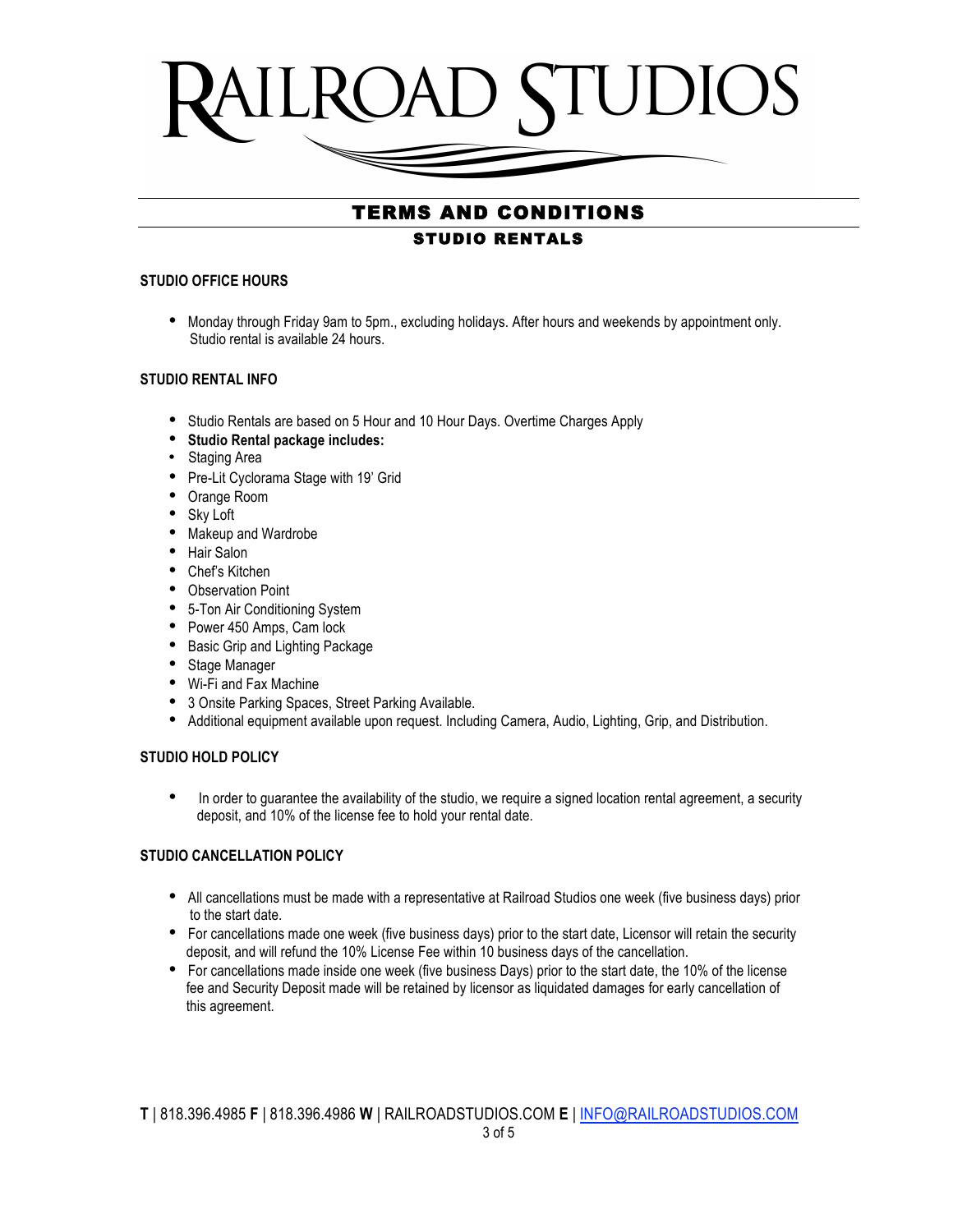

# TERMS AND CONDITIONS STUDIO RENTALS

#### **LIABILITY**

• Railroad Studios is not responsible for any liabilities, claims, costs or expenses arising out of the use or possession of its studio, property or equipment. We offer and encourage you to inspect and test the equipment at our facility before pick up of equipment.

## **STUDIO INSURANCE REQUIREMENTS**

- Railroad Studios must be named as an additional insured and as a loss payee: Railroad Studios Inc., 1500 Railroad St. Glendale, CA 91204.
- Certificate Of insurance must be submitted no later than 3 business days prior to start date.
- Commercial General Liability Insurance not less than a \$2,000,000.00 aggregate, and not less than \$1,000,000.00 per occurrence.
- Equipment Rented Insurance against loss, theft or damage to the Property for full replacement value as determined by the Licensor, but not less than \$100,000.00.
- Third Party Property Damage Insurance not less than \$1,000,000.00.
- Policies with Unattended Vehicle Disclaimers will NOT be accepted.
- A credit card is required as a security deposit to cover the insurance deductible.
- All Certificates of Insurance are subject to verification and approval by Railroad Studios.

## **SECURITY DEPOSIT**

 Security Deposits are required for all orders and will be held until all items are returned to Railroad Studios in their original condition. If orders are returned late, incomplete, or damaged, Licensee will be notified and charged for rental overages per the terms and conditions set forth in the Property License Agreement.

• **Accepted forms of Security Deposit:** 

 **1. Cash** 

## **2. Credit Card Authorization**

• Card Holder with valid identification must be present, or Credit Card Authorization form must be filled out and submitted with a photocopy of Card Holder's valid identification and the Credit Card's front and back. Credit Card deposits will also be charged a surcharge of 2% for Visa or Master Card or 3% for American Express. The Credit Card authorization form authorizes Railroad Studios to charge the card for rental fees, late fees, handling charges, and/or repair or replacement costs. Deposits will be run as a "Hold" on funds. If property is returned on-time, without any loss or damages, the hold will be promptly released. If property is lost, damaged, or returned late, Railroad Studios will notify the Licensee before the charges are placed on the card, as a courtesy to the Card Holder, but in no way is a requirement for charged overages.